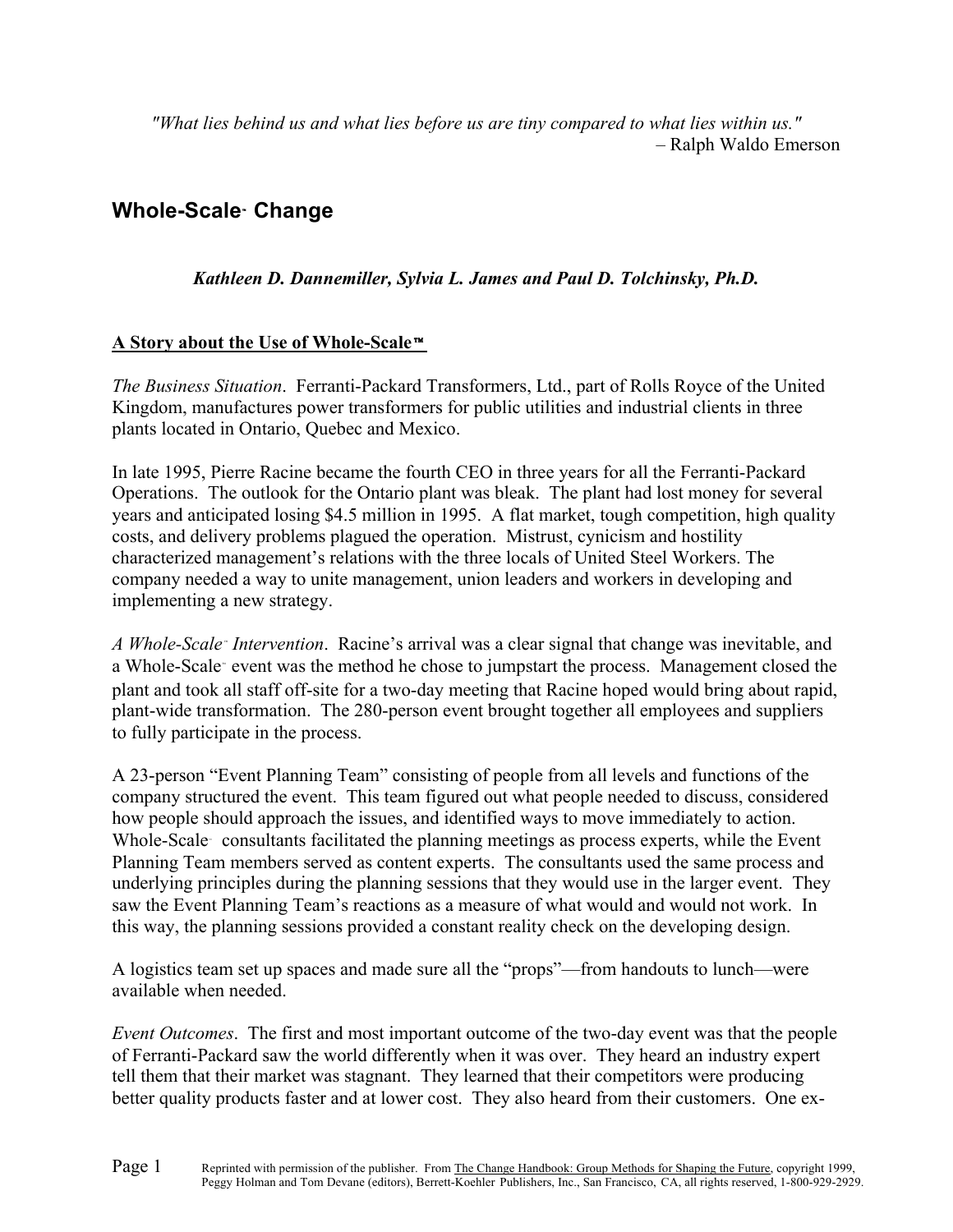customer said, "We're not trying to put you folks out of business. You are doing that job yourselves." But another major customer, Westinghouse, told them, "If you can shorten your delivery times from 28 weeks to nearer the industry standard of 20 weeks, I can fill your plant." These hopeful words made a paradigm shift possible. All participants were able to discover something they could do to help create the competitive company they wanted.

The tangible deliverable of the event was a working strategy for the plant that everyone had a hand in creating. The strategy included 100 specific public commitments for action from 24 functional groups, including the supplier group and the Leadership Team. People began acting out of the new strategy even before they left the meeting.

The intangible outcome was just as important. Participants worked together as a "Ferranti-Packard team," and took responsibility for shaping their shared vision of the future and planning steps to move toward it.

*Results After One Year*. By June 1997, the future of Ferranti-Packard in Ontario looked very different:

- ♦ Cycle times for product delivery were down from 28 weeks to18-19 weeks, making the plant "world-class" in that category.
- ♦ The cost of quality (scrap, rework) was down from 8.6 percent of sales in 1995 to 3.4 percent in 1996.
- ♦ Sales were up from \$40 million in 1995 to \$50 million in 1996 and were projected to be \$60 million in 1997.
- ♦ Shop-floor employees on cross-functional teams were addressing long-standing process problems in the plant.
- ♦ In the spring of 1997, all three locals of the United Steel Workers agreed to new three-year contracts.
- ♦ Union grievances dropped significantly in the plant.
- ♦ The plant trimmed its losses from \$5.5 million in 1995 to \$1.5 million in 1996.
- ♦ Rolls Royce approved investment in major new plant equipment based on the improvements in financial performance.

# **Answers to Frequently Asked Questions about Whole-Scale**

*What Is It?* Whole-Scale was born in 1981 when Ford Motor Company, seeking to move its management culture from "command and control" to a more participative style, brought in Al Davenport, Bruce Gibb, Chuck Tyson and Kathleen Dannemiller to design and facilitate the change. The method that emerged from this initial work has been used for nearly two decades and has helped hundreds of organizations. Although each situation is different, the basic direction of Whole-Scale<sup> $m$ </sup> is the same: to help organizations uncover and engage the combined knowledge, wisdom and heart of their people to meet the challenges of a changing world.

Whole-Scale is the trademarked name for the work developed as Large Group Interventions and Real Time Work Design (invented by Paul Tolchinsky and Kathie Dannemiller) that began in the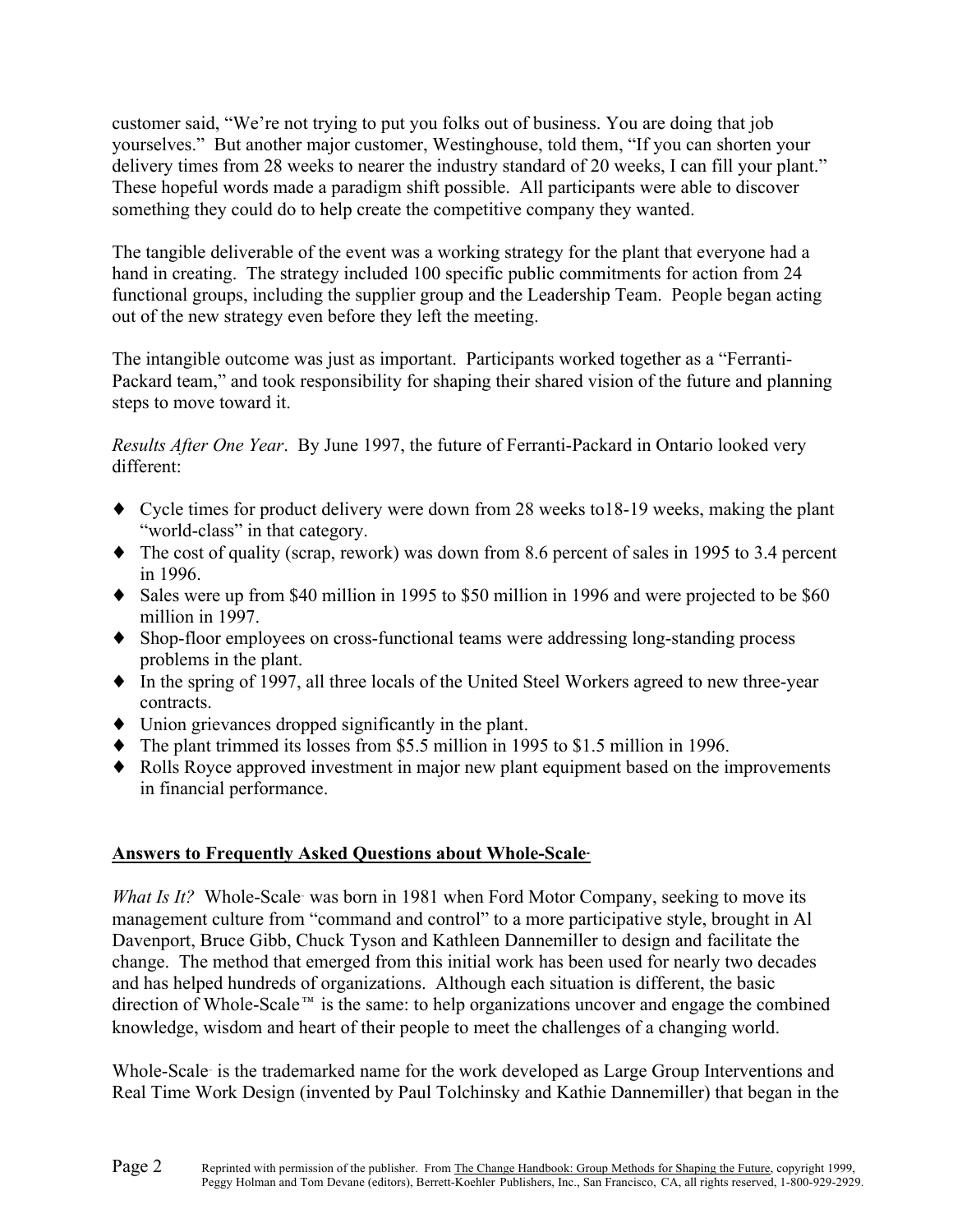early 1980's. It consists of a series of small and/or large group interactions that enable the organization to undergo a paradigm shift. It applies an action learning approach, using Whole-Scale™ events as accelerators. Using microcosms, groups that represent the entire range of levels, functions, geography and ideas in the organization, Whole-Scale<sup> $m$ </sup> processes provide a powerful way of working with the whole system to create and sustain change.

Whole Scale also enables a "critical mass" of the organization to create a new culture *in the moment*. The same critical mass then models what the organization can look like and becomes the vehicle by which powerful change occurs in the whole system.

*When To Use It.* Whole-Scale works well to facilitate all kinds of change processes, including strategic planning, organization design, mergers and acquisitions, quality management, reengineering, training, diversity and culture change. It works well in both the public and private sectors, is amenable to groups ranging in size from ten to several thousand, and can engage people from the top of the hierarchy down through the front line staff. Organizations most likely to consider a Whole Scale<sup>-</sup> intervention are those (1) that want to engage everyone or nearly everyone in creating their organizations (processes and structures) and (2) those with a sense of urgency brought on by a challenging and quickly changing environment. With clear strategy, strong leadership, adequate training, and system-wide follow-through, Whole Scale<sup> $m$ </sup> processes effectively facilitate rapid system-wide change under many different circumstances, and in a wide variety of countries, cultures and organizations.

A Whole-Scale change project is a complex undertaking requiring a great deal of attention at startup to ensure later success. Organizations are usually in the midst of one or more change projects as they explore the possibility of undertaking a Whole-Scale<sup> $m$ </sup> effort. Many times these projects have different goals, are in different parts of the organization, and are not connected. Whole-Scale™ facilitates integration and synergy across these discrepant activities.

Whole-Scale includes robust processes that quickly change client systems and prepare them for further substantive change by:

- ♦ Clarifying and connecting multiple current realities
- ♦ Uniting multiple yearnings around a common picture of the future
- ♦ Reaching agreement on the action plans that move them toward that future
- ♦ Building the processes, structures and relationships that keep the organization moving forward
- ♦ Aligning the organization leaders and employees so that they can implement the changes together

Once the organization experiences the paradigm shift, people see the world differently. They are ready to take the actions that will begin to transform their shared vision into their shared reality.

*How It Works*. The Event Planning Team and consultants develop the design for a Whole-Scale event using a formula for change inspired by Dick Beckhard. The formula, DxVxF>R, says that if an organization wants to bring about system-wide change, they will need to work with a critical mass of the organization to uncover and combine their Dissatisfaction (D) with things as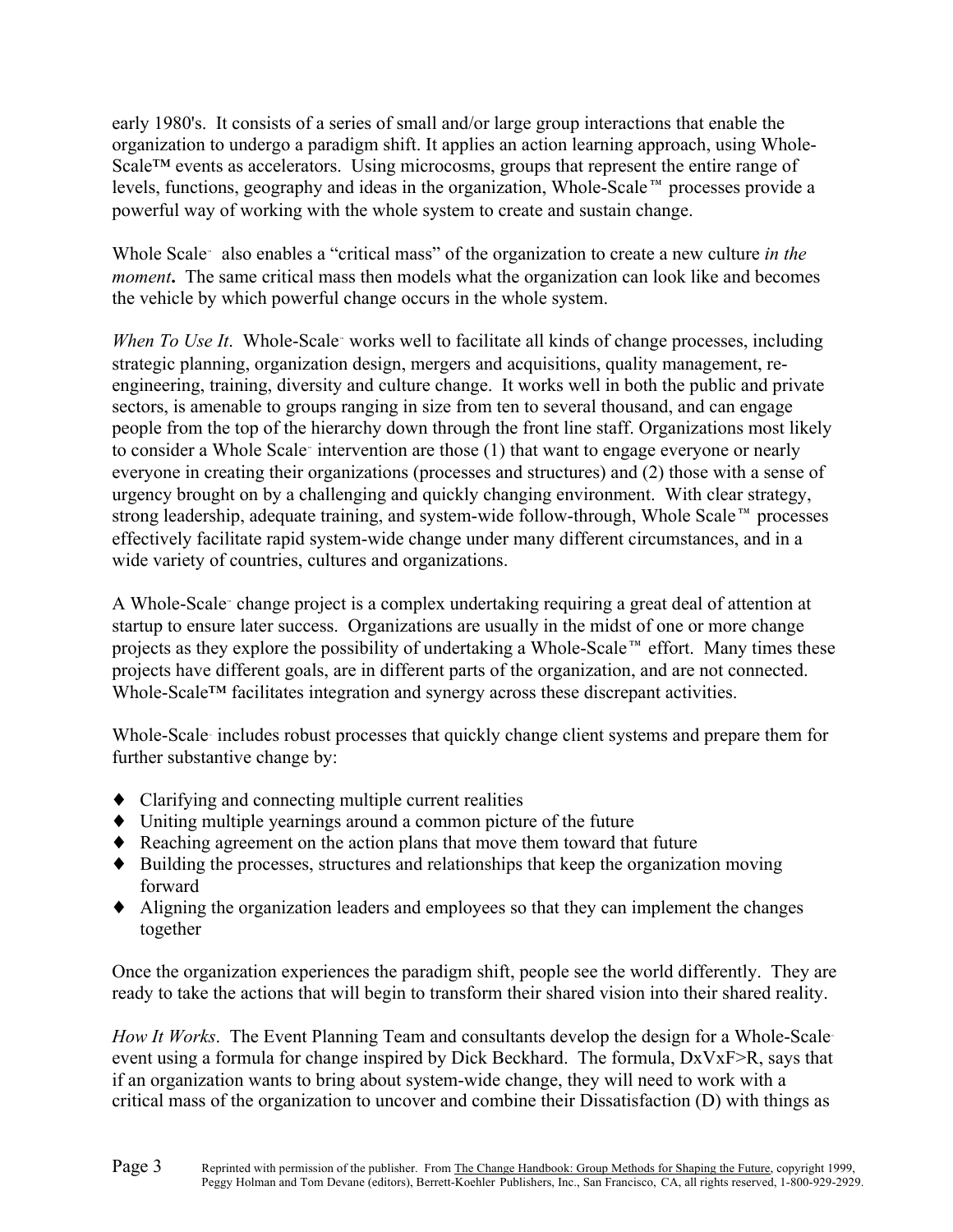they are. Then the next step will be to uncover and combine the yearnings for the organization they truly want to be, their combined Vision of the future (V). If real change is going to happen, the third design element needs to be first steps (F), a combined picture of things people can do differently that *all* of them believe are the right ones to achieve their vision. Simple math suggests that if any of the left-hand elements in the formula are missing, the product will be zero, and the change effort will not be able to overcome resistance (R). People will resist change if they don't have Dissatisfaction, Vision and agreed upon First Steps.

The DVF formula describes what an organization needs to do to enable a paradigm shift. If the organization can uncover and combine all three elements, everyone will shift into a new "world view." At this point, neither individuals nor whole groups can comfortably keep doing what they were doing. Change has already begun.

Clients help decide which element to address first, but they need to address all three elements eventually if they want to achieve sustainable change. The resistance to change that is inevitably present is a resource. It tells consultants and leaders what they need to know and where the points of leverage exist that will enable them to facilitate real change.

The Whole-Scale process is a never-ending one, as shown in Figure 1.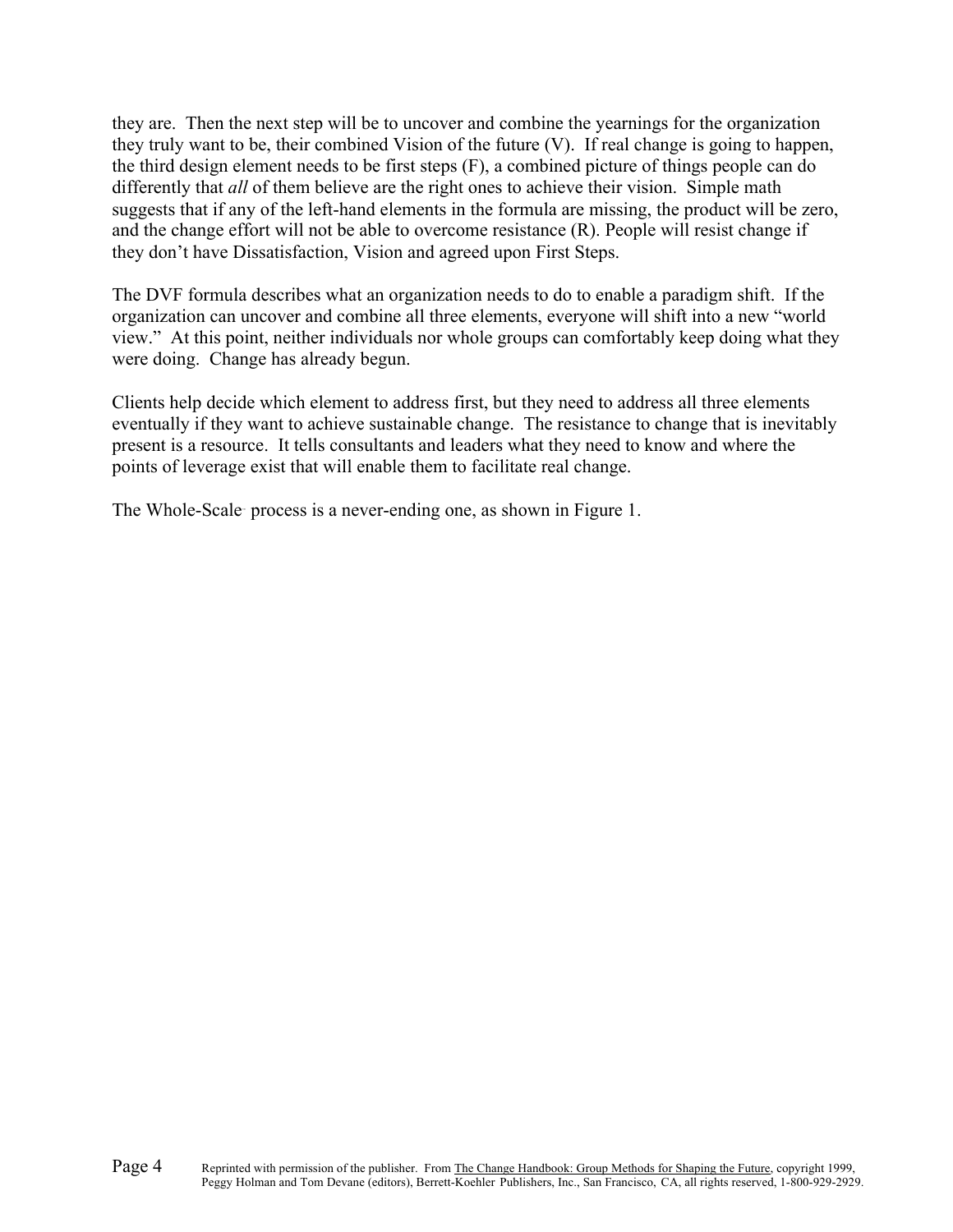

1 This is a point where you might be beginning a system-wide change process and you would (as an event planning team) be asking and acting on the issues.

Page 5 Reprinted with permission of the publisher. From The Change Handbook: Group Methods for Shaping the Future, copyright 1999, Peggy Holman and Tom Devane (editors), Berrett-Koehler Publishers, Inc., San Francisco, CA, all rights reserved, 1-800-929-2929.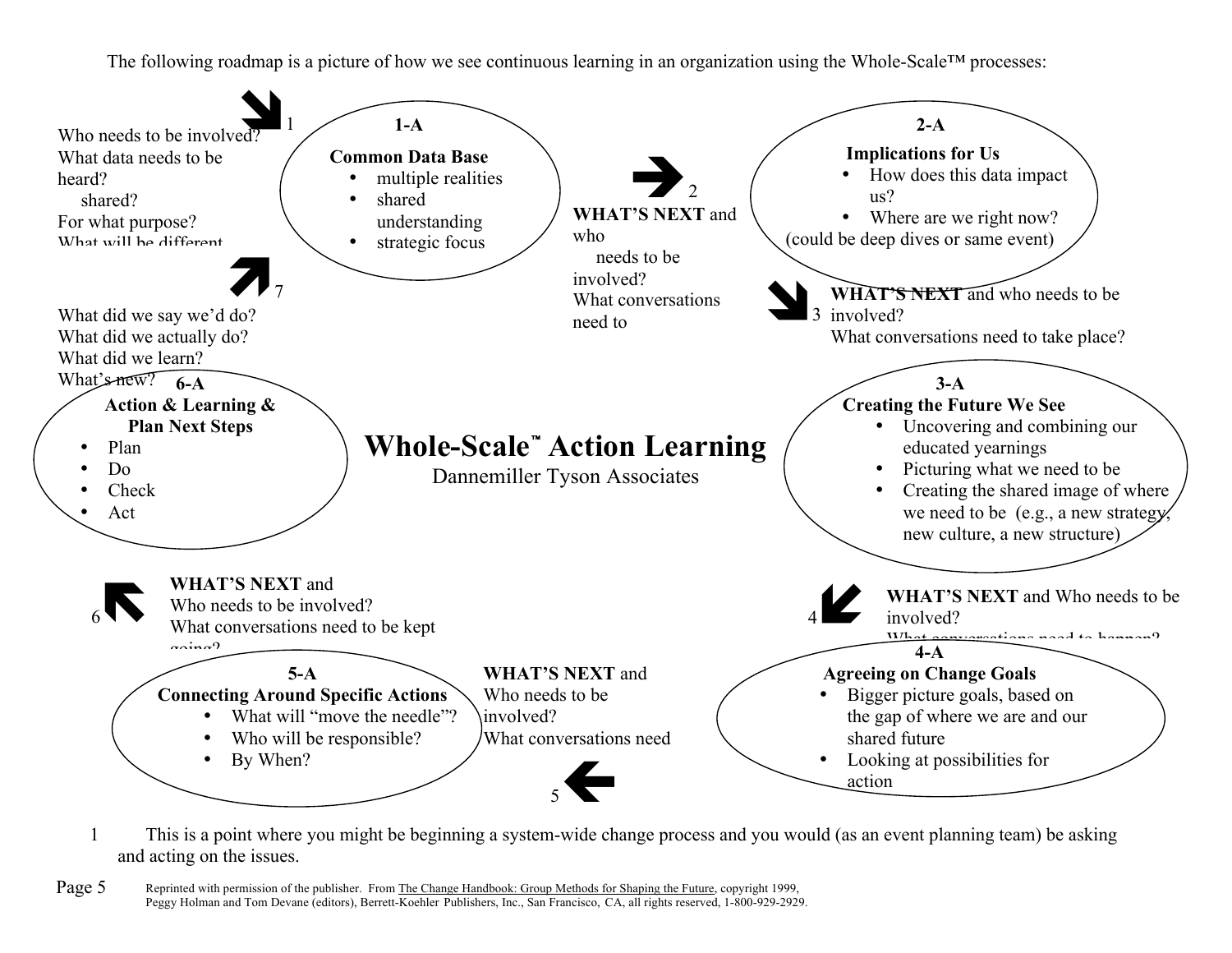People in organizations learn to ask the right questions and to develop a common database from which they create a shared vision. Then they agree on change goals and connect around specific actions. Following Deming's "Plan – Do – Check – Act" cycle gives them results to evaluate, and then the process begins again. It traces an ever-deepening spiral into the mind and heart of the organization.

*Cost Effectiveness.* Whole-Scale<sup>\*</sup> is cost effective because it enables an organizational paradigm shift to occur, and this shift produces fast results. When people fully understand the speed with which the world is shifting, they yearn to change their organization with the same urgency. Rapid Whole-Scale<sup> $m$ </sup> change costs less than traditional top-down cascade methods.

# **Getting Started with Whole-Scale**

The first step in using Whole-Scale™ processes to bring about organizational change is to clearly define the strategic purpose of the change effort. Regardless of the "presenting issue" (e.g. work design, culture change, quality improvement), the leaders and the consultants must clearly define how the outcomes of the change will support the business strategy.

*Guiding Principles*. Whole-Scale will work for any consultant and client combination if both believe in the following principles:

- ♦ An organization must understand its past and present in order to create its future.
- ♦ It is impossible for an organization to plan effectively without knowing the future it wishes to achieve.
- ♦ Having a microcosm of the whole organization together enables the organization to change in real time, both incrementally and in a major paradigm shift.
- ♦ The wisdom is in the people and when you connect people, they will have all the wisdom they need to find the answers.
- ♦ Solutions must focus on the interconnectedness of people, processes and technology. Solutions that focus on only one of these will probably not work long term because they will not be systems solutions.
- ♦ People support what they help to create.

# **Roles, Responsibilities and Relationships**

*Sponsorship Requirements*. It is essential to prepare senior management to function as a leadership team, capable of managing the change process. People yearn for effective leaders, and Whole- Scale processes make those leaders very visible. The work of leadership is to communicate boundaries, charter teams to work on the changes, provide resources, direction and support, and oversee implementation of the work between large-scale events. Sponsorship requires leaders to be involved throughout the process.

An organization's leaders must agree to participate in creating a common database—both by speaking and by listening. The definition of leadership varies by organization. In some, the leadership includes union and management leaders; in some, leadership is a steering committee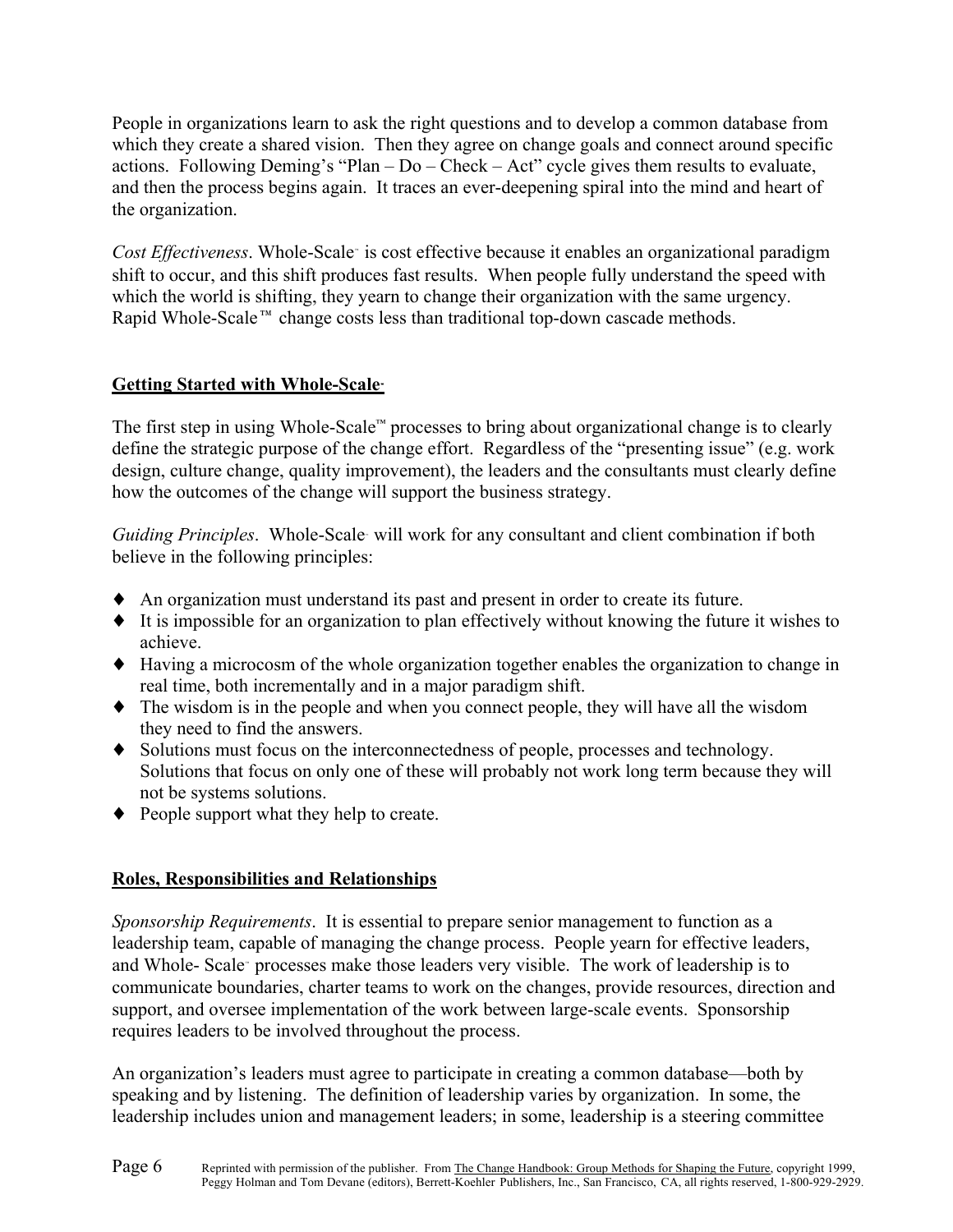for the project; for others, it is an informal group who work as leaders of the change process; and in still others, the leadership could be a managers' group.

*Role of the Facilitator.* A Whole Scale<sup>\*</sup> consultant needs to (1) have a strong customer focus; (2) be able to connect personal wisdom and experience with the client's needs; and (3) partner throughout the process. A Whole-Scale intervention requires a partnership relationship, where each of the parties brings special knowledge and skills to the work.

The consultant's primary role is to guide, monitor and evaluate the flow of the change processes. Consultants will always need to work as a team—two externals and two internals, if available. This combined team collaborates with the leadership team to ensure that the leaders stay connected to what's happening. In the context of a large-scale meeting, the team's job is to give clear direction to participants that enable them to have the conversations they need to have and to do the work they need to do.

*Core Team.* In the Whole-Scale™ approach to work design, a Core Team acts as the workinglevel, core linking mechanism from kick-off through implementation. As an additional microcosm, they help shift the organization by bringing divergent thinking (benchmarking information, possibilities, "straw models" and "out-of-the-box thinking" ideas) to larger groups- microcosms of the whole system--for convergence. They learn about designing organizations; educate others; look after the integration of the *Whole-Scale*™ change project with other change projects; track the work of task teams; create processes for reconciling task team work into integrated solutions; ensure that the final design (process and organization) is integrated with the existing organization and its vision, values and principles.

There is no one "design team" who creates the change, makes the choices. Instead, the Core Team explores possibilities and engages the critical mass in deciding the new ways of doing business. Sponsorship Teams and Core Teams act as linking mechanisms.

*Role of the Event-Planning Team:* An Event Planning Team (EPT) is formed to prepare for any Whole-Scale™ event. Its members are a microcosm of the participants for the meeting being planned. The EPT serves as a diagnostic window on the organization. The EPT's role is to develop a purpose statement and a design for the event itself. Team members provide content expertise, while the consultants provide process expertise. EPT members are participants in the event. They join the leaders and consultants in reading evaluations at the end of each day and decide any changes in the next day's design. By their nature, an EPT exists for the sole purpose of designing a single Whole-Scale session; each event in the Whole-Scale™ process would have its own, unique EPT.

*Role of the Logistics Team*. An event is somewhat like a stage drama, and the logistics "czar" is the equivalent of a stage manager, heading up a team of stagehands, usually one for every 50 people. They work hard to provide for smooth flow and make sure all materials are available as needed. Because of the demands of their work, they do not participate in the event. The are often people from other departments or offices who want to learn more about the Whole-Scale<sup>™</sup> work. They don't need to be a microcosm.

*Role of the Participants.* People often enter a Whole-Scale process with a degree of suspicion and cynicism. They have experienced false starts and have lived through numerous change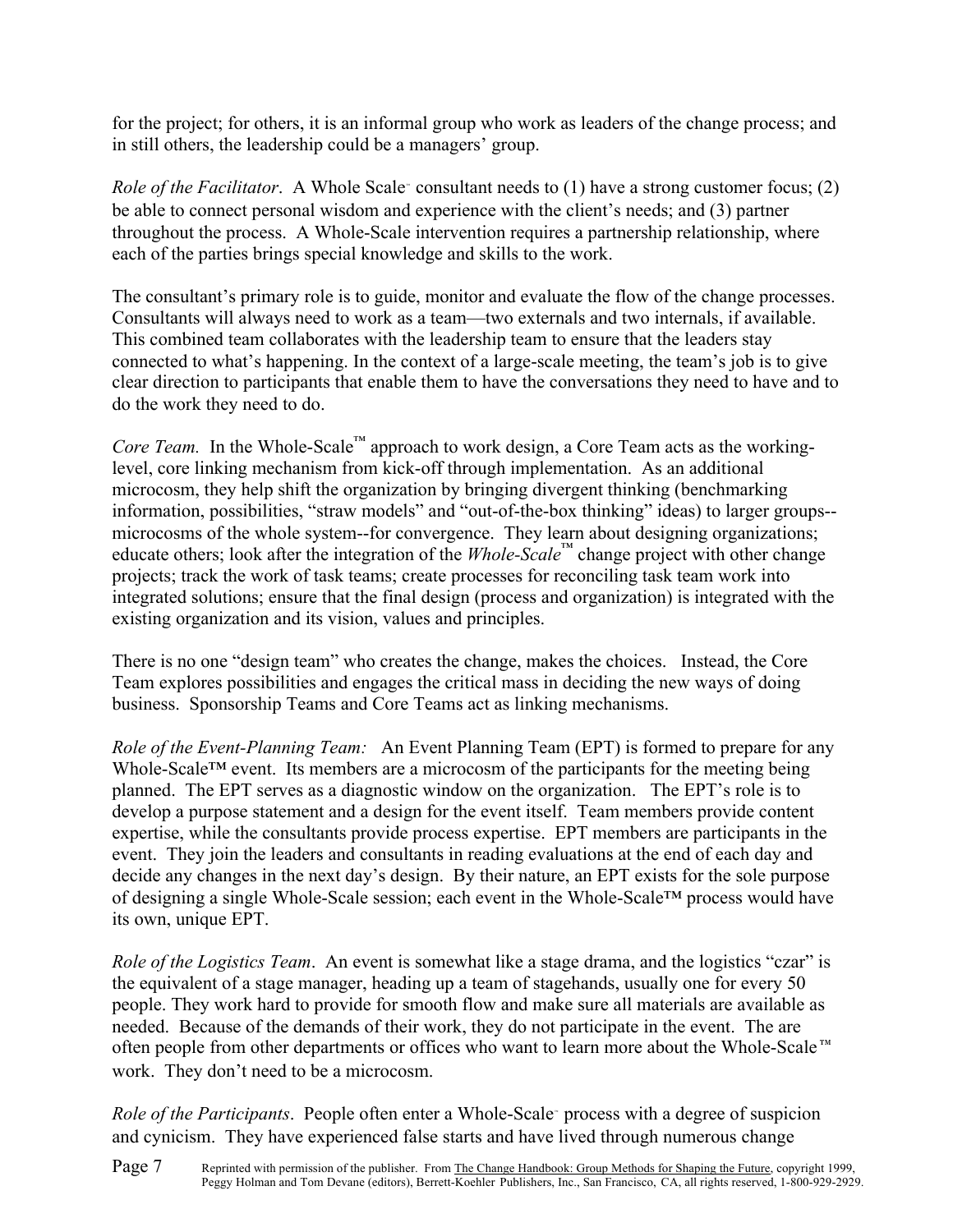efforts that appear to them to be useless. As people develop a common database, trust begins to build. The journey they take together enables them to experience empowerment, take appropriate risks and become more self-sufficient—as individuals, as teams, and as an organization.

As events unfold, people get to know others in the organization with whom they do not typically interact. They contribute to the common database by sharing their hopes, doubts, fears, and ideas freely, listening to others, and finally, making some personal commitments to changed behavior.

# **Impact on Power and Authority**

In the course of the Whole-Scale change processes, power redistributes fairly naturally, mainly because leaders experience how wise people are when they have a common database. Also, people themselves feel wiser and thus ready to confront issues and speak up. Whole-Scale enables people to have their voices heard and gives them a chance to help make the decisions that will impact them. Leaders experience an increase in power because people demonstrate that they want the same things the leaders want, and that they are able to move forward together without anyone having to give orders. The processes enable a critical mass of the organization to steer the whole system in a new direction.

The hierarchical structure of the organization does not go away. It remains, but a single brain and heart now inform it and enable it to function far more efficiently.

# **Conditions for Success**

*Why Whole-Scale*<sup>*IM</sup> Works*. Practitioners of Whole-Scale<sup>*r*</sup> believe that the wisdom is in the</sup> group. The methodology works because leaders who no longer want to command and control find new ways to align and engage large numbers of people with common strategic focus. It facilitates a process of divergent and convergent thinking that brings about change. It works because:

- **-** people are hungry for information,
- it provides the connections with others which people yearn for,
- the process empowers people at all levels in the hierarchy to be experts on the things they do and to use and share their expertise, and
- "each person's truth is truth" and is part of the whole picture

*When Not to Use Whole-Scale.* If a consultant is not able to tolerate conflict, chaos, and ambiguity, and is unable to stay in the situation until the organization has sorted itself out, he or she should not use this method. Trying to get things to be orderly before it's time will cheat the client. A Whole-Scale<sup> $m$ </sup> practitioner needs to trust the process, especially when it's chaotic. Meg Wheatley reminds us that organisms need chaos and need to self-organize their solutions from that chaos. This process is, of course, sometimes easier said than done!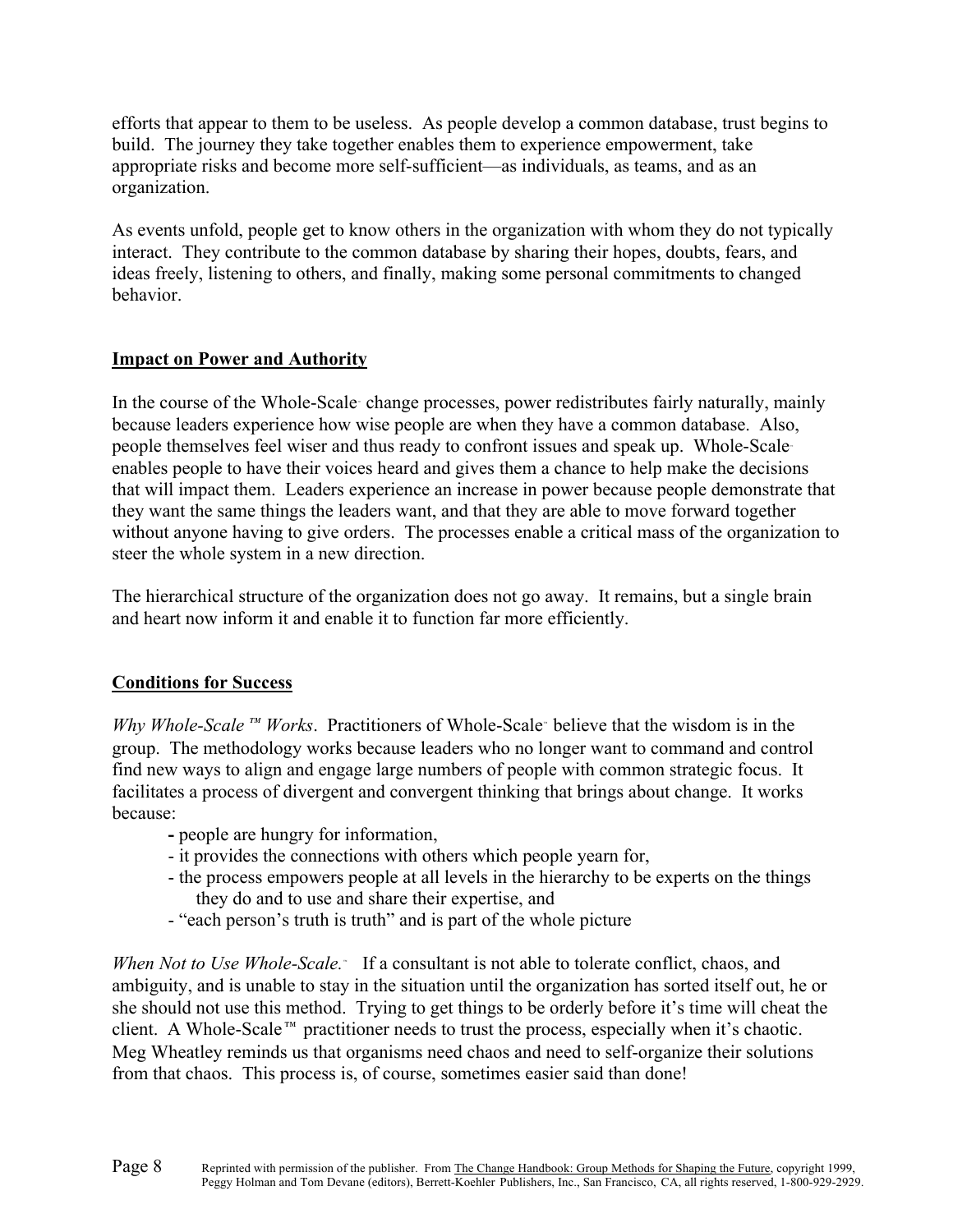*Common Mistakes in the Use of Whole-Scale.* Common mistakes include the following:

- Seeing Whole-Scale merely as an event, rather than recognizing that each event in the process acts as the motivator in a long-term process
- ♦ Planning or proceeding without the wisdom of a microcosm
- ♦ Allowing the leadership of the organization (either union or management) to unilaterally overrule the decisions of a Core Team or Event Planning Team
- ♦ Not building a team with a leadership group to ensure they are aligned and prepared to be as good as they can be
- Lifting individual processes from Whole-Scale and replicating them as components of good meetings without recognizing the flow of the entire process, thus losing the synergy of what's possible
- ♦ Thinking only of "size" instead of focusing on robust processes for getting to one brain/one heart
- ♦ Working alone

# **Theoretical Base of Whole-Scale**

The bases for Whole-Scale methodology are process consultation, strategy development and implementation, community building and socio-technical systems theory. Many of the values and principles come from the Laboratory Method of Learning developed by Ron Lippitt and others at the National Training Labs and from Eric Trist and his colleagues at the Tavistock Institute who pioneered the Socio-Technical Systems approach to designing organizations.

More recently Meg Wheatley, Myron Kellner-Rogers and others have advanced Field Theory, Chaos Theory, and Systems Thinking; and Rick Maurer has reframed resistance in a way that is also very helpful. The model (Figure 2) illustrates how the various elements of Whole-Scale are drawn from a broad spectrum of research and practice.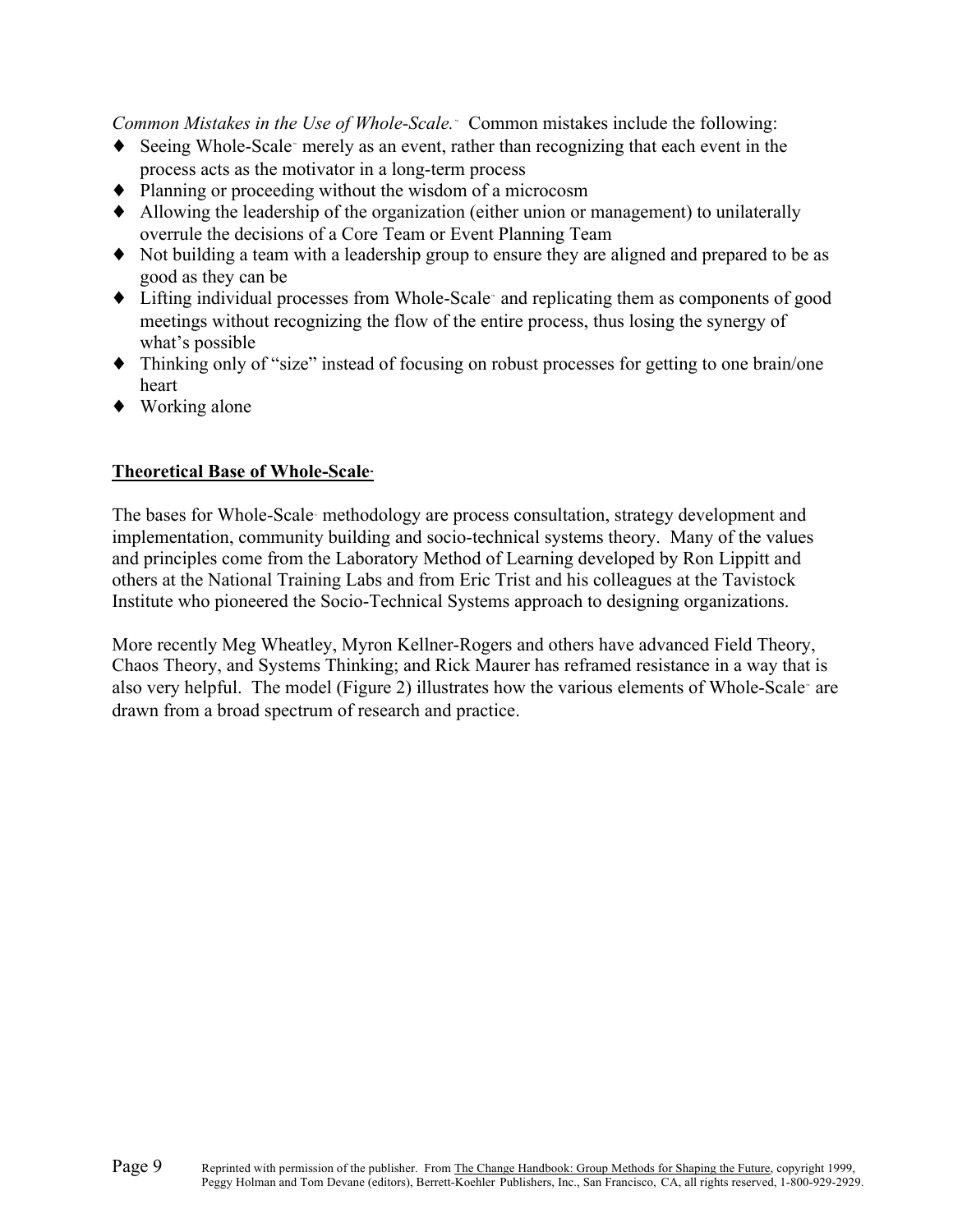

# **Roots of the Whole-Scale**™ **Approach**

Page 10 Reprinted with permission of the publisher. From The Change Handbook: Group Methods for Shaping the Future, copyright 1999,<br>Peggy Holman and Tom Devane (editors), Berrett-Koehler Publishers, Inc., San Francisco, CA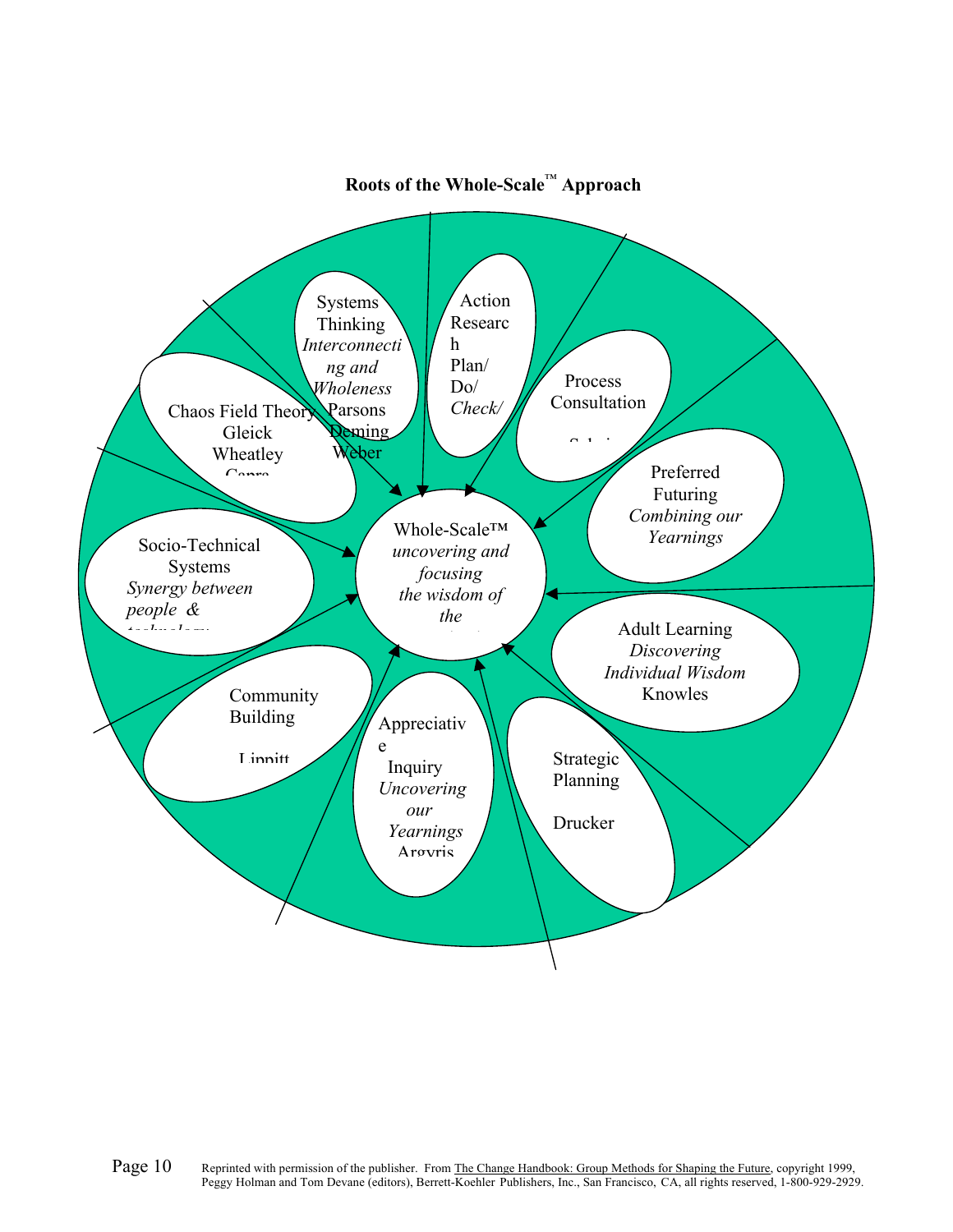# **Sustaining the Results**

Four principles help sustain the implementation of changes which begin in a large-scale meetings:

- $\blacklozenge$  Keeping the system whole
- ♦ Engaging as many microcosms as possible
- $\blacklozenge$  Building critical mass for change
- ♦ Keeping the flame of change burning

*Keeping the System Whole.* In Whole-Scale events, the group remains whole because when they are working in microcosms in the event, they develop a shared picture of the present, the future they yearn to create, and actions to move forward. Once an event is over, the common picture begins to fragment. People return to their "silos," new information emerges, people leave and new ones arrive. Staying whole in thinking becomes the organization's challenge over time.

Practical approaches to staying whole are: publishing the results and commitments made, creating cross functional teams to carry out change initiatives, and setting dates to get back together so people can learn from their experiences and decide on next steps. People need an opportunity to share their struggles, celebrate their successes and regularly reconnect to the common database.

*Engaging As Many Microcosms as Possible*. To sustain momentum you must be able to recreate key elements of the large group meeting, day-to-day. As the organization moves forward they must continue to bring together groups that represent the diversity of functions, disciplines, levels and options that exist in the organization. New microcosms have to be engaged, such as action teams and implementation teams. Microcosms can be convened in the form of other large group meetings, checkpoints, deep dives and reunions. As you engage more people in more microcosms, two things happen: (1) you move faster and (2) sustain and create new change energy.

*Building Toward Critical Mass*. Throughout any Whole-Scale change process, microcosms of the organization engage in activities in a way that creates a hologram of the system working together as a whole. The organization must continually expand the circle of involvement. When a critical mass of different microcosms experience the paradigm shift experienced by those who participated in the original event, the whole system will continue to change. These constantly expanding sets of microcosms carry with them the energy to support change.

*Keeping the Flame of Change Burning*. Energy for sustaining change comes from meaning, hope and power. Meaning comes from people knowing and seeing themselves in the purpose, direction and plans for the organization.

Hope comes from knowing that the organization is succeeding in its change efforts, applying its learning as it goes forward with the changes, and achieving demonstrable results. Hope remains alive through measuring the outcomes of change efforts, monitoring and communicating results, and keeping the system whole.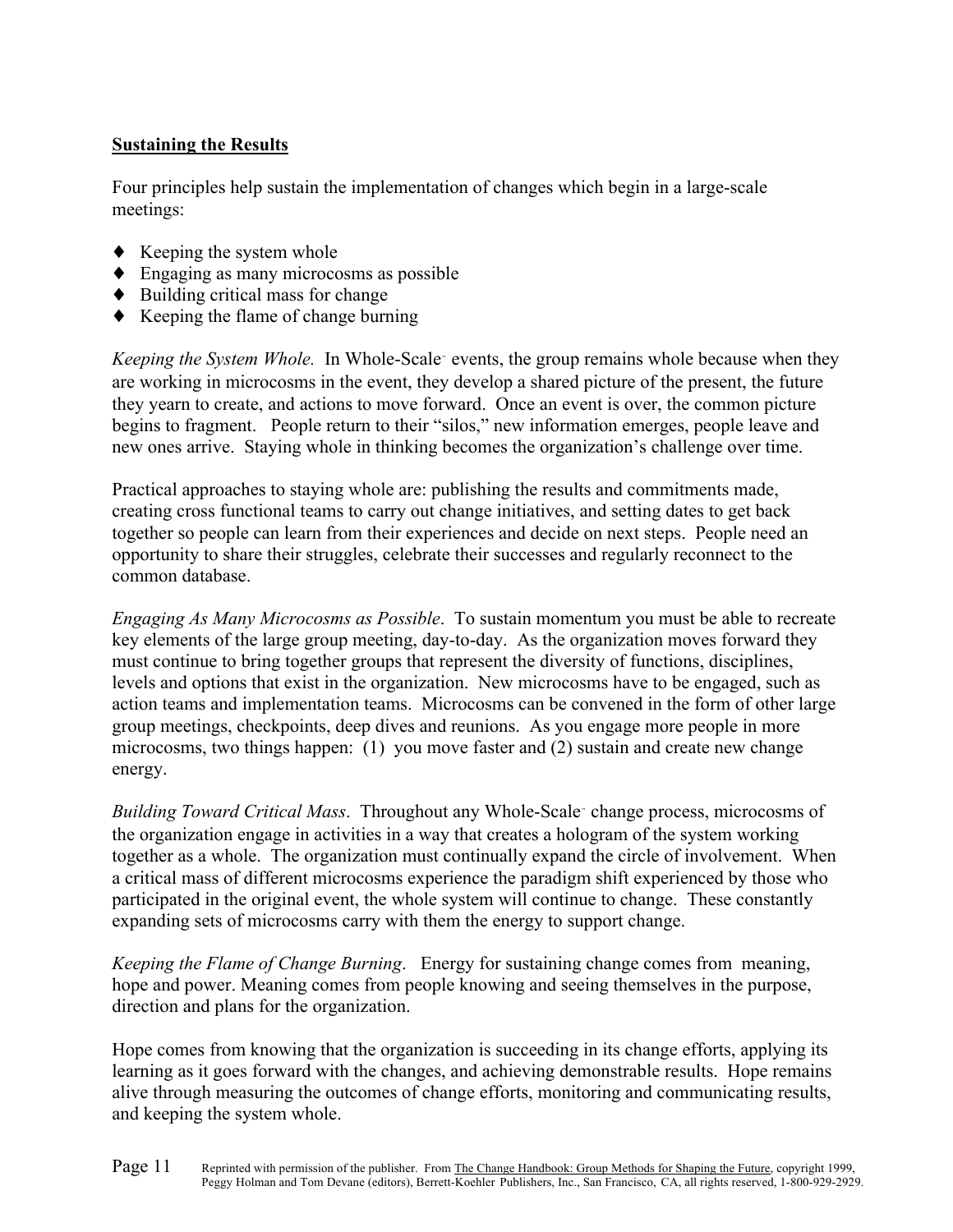Power comes from having a critical mass of the organization actively engaged in the change efforts. Empowering more people in the organization instills the power in the individuals to sustain the change process. Power comes from exercising the ability to influence. To sustain momentum is to ensure that people feel powerful about the things that matter to them. Power comes from people knowing that they have impact and are able to make change happen.

# **Some Final Comments**

We are often asked to compare Whole-Scale with other methods of change. The truth is that the approaches are more alike than they are different. Each grows out of the same history, philosophies and values. We say, "Learn all of them and then create your own - the one that fits you and/or a particular client. We each invented our particular passion in exactly that way. Our clients taught us and shaped our processes, for which we are very grateful!"

## **Biographies**

**Kathleen D. Dannemiller** is co-inventor of the real time strategic change approach and a passionate advocate for whole system change for more than 30 years. She is co-author of *Real Time Strategic Change: A Consultant Guide to Large Scale Meetings*, and has written many articles on the Whole-Scale™ approach. Also, Kathie has taught many others how to do it…and continues to have a passion for doing that.

**Sylvia L. James** has worked as an internal and external consultant in large-scale change for twenty years, pioneering Whole-Scale<sup>™</sup> process in aerospace in the early 80's. The past five years, she has specialized her practice in Whole-Scale™ approaches to work design in service, manufacturing, government and education systems in North America and Great Britain.

**Paul D. Tolchinsky, Ph.D.** has been consulting to major companies in North America for the past twenty years. He has extensive experience in managing and facilitating large system change efforts; new plant design and start-ups; redesigning existing manufacturing facilities, particularly where unions are involved and has led study missions to Japan for the past ten years. Paul's particular expertise is in the design of new facilities applying socio-technical principles to organizations. His work is featured in Large Group Interventions, Bunker and Alban, 1997 and he is listed in Who's Who in Science and Technology and Who's Who in the Midwest. Dr. Tolchinsky received a BA in Business Administration from Bowling Green State University (1971) and a Ph.D. in Organization Behavior and Design from Purdue University (1978).

Paul, Sylvia and Kathie have been the actual writers of this chapter, but we consider ourselves only "mouthpieces" for the whole Dannemiller Tyson Associates group of partners…Jeff Belanger, Al Blixt, Kathryn Church, Mary Eggers, Henry Johnson, Lorri Johnson, Stas' Kazmierski, Ron Koller, Roland Loup, and Jim McNeil. We are a virtual company, working together with great commitment to stay "one-brain and one-heart" wherever we are. All of us are part of this document and agree with it.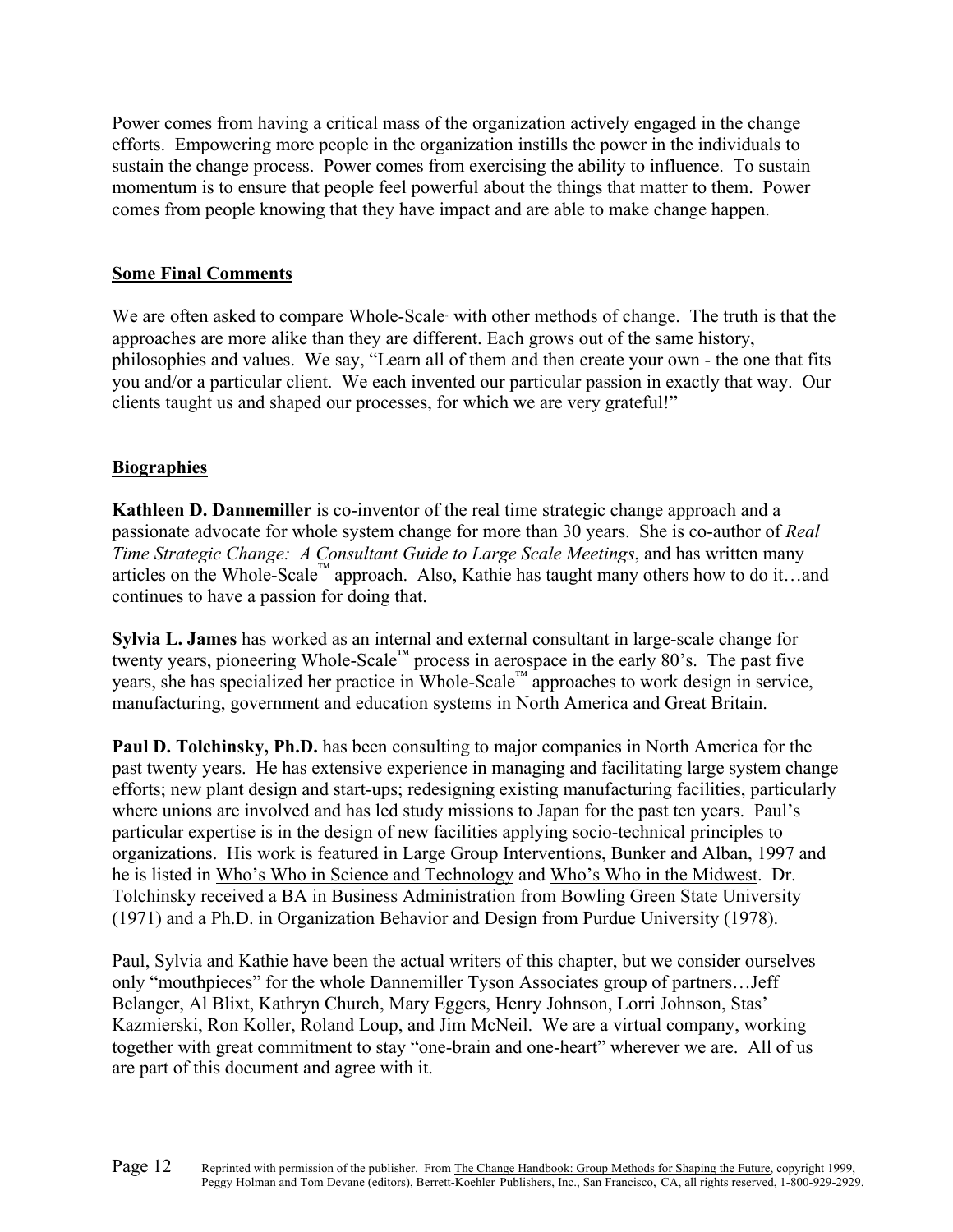## **For More Information**

## **Whole Scale Change**

**Organization** 

*Dannemiller Tyson Associates*  (Ann Arbor•Cleveland•Houston•San Francisco•Washington DC) 303 Detroit Street, Suite 203 Ann Arbor MI 48104-1143 734-662-1330 734-662-2301 (fax) dtasvcs@aol.com (e-mail) www.dannemillertyson.com (web site)

Whole Scale Change References

- Alban, B. and Bunker, B., *Large Group Interventions: Engaging the Whole System for Rapid Change***,** San Francisco, CA, Jossey-Bass Inc., 1997.
- Albert, R., Dannemiller, K., Loup, R., and Jacobs, R., *Real Time Strategic Change: A Consultant Guide to Large Scale Meetings***,** Ann Arbor, MI, Dannemiller Tyson Associates, 1994.

Daft, Richard and Robert Lengel, *Fusion Leadership*, Berrett-Koehler, 1998.

- Dannemiller, K., "Team Building at a Macro Level, or 'Ben Gay' for Arthritic Organizations," In W.B. Reddy & K. Jamison (Eds*.), Team Building: Blueprints for Productivity and Satisfaction*, Alexandria, VA, NTL Institute, 1988.
- Kaschub, W., "Employees Redesign HR," *Human Resource Professional,* Horsham, PA, LRP Publications, July/Aug, 1997.
- Maurer, R., *Beyond the Wall of Resistance: Unconventional Strategies that Build Support for Change*, Bard Press, 1996.

*Videos about Whole-Scale™*

Bank of America – Work Redesign--Process & Organization Chrysler Delta Days – Culture Change, Work Redesign--Implementation Eicher Motors and Larsen & Tubro in India – Strategic Planning Ford Milan Plant – Work Redesign--Organizational Hallmark Cards – Work Redesign Hewlett Packard Germany – Strategic Planning PECO Energy – Work Redesign—Process & Organizational Richmond Savings Credit Union – Strategic Planning Richmond Savings Credit Union – with annotations by DTA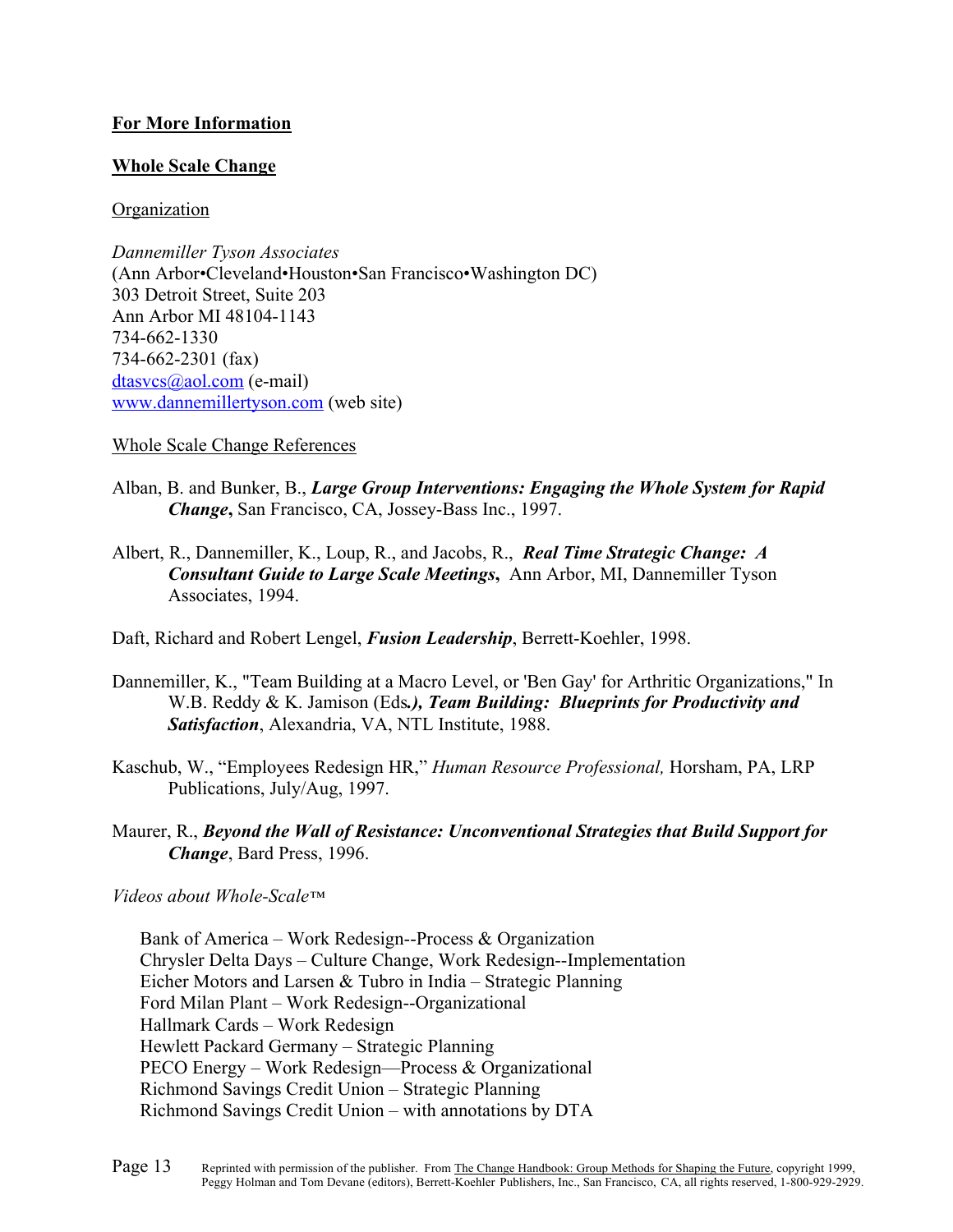## Roots of Whole-Scale™: Selected Readings

## *Adult Learning*

Knowles, M. *The Modern Practice of Adult Education*, New York: Cambridge, The Adult Education Company, 1980.

#### *Appreciative Inquiry*

Cooperrider, D. and Pratt, C., *Appreciative Inquiry,* Weatherhead School of Management, Case Western Reserve University, 1997.

## *Community Building*

Lippitt, G and Lippitt, R., *The Consulting Process in Action*, San Diego, University Associates, 1978.

## *Socio-Technical Systems*

Trist, E., "The Evolution of Socio-Technical Systems," Andy Van de Ven and William Joyce (Eds.), *Perspectives on Organizational Design and Behaviour,* , Wiley Interscience, 1981.

## *Chaos Field Theory*

Gleick, J., *Chaos: Making a New Science,* New York, Penguin, 1987.

## Wheatley, M., *Leadership and the New Science*, San Francisco, Berrett-Koehler, 1992.

## *Systems Thinking*

Deming, W., *Out of the Crisis*, Cambridge, MA, Massachusetts Institute of Technology, Ctr for Advanced Engineering Study, 1986.

## *Action Research*

Frohman, M., Sashkin, M., and Kavanagh, M., "Action Research as Applied to Organization Development"; *Organization and Administrative Sciences*, Vol. 7, nos. 1 and 2, pp. 129- 42, 1976.

## *Preferred Futuring*

Lippitt, R., "Future Before You Plan"; *The NTL Manager's Handbook*, Arlington, VA, NTL Institute, pp. 374-81, 1983

## Influential Sources

- Argyris, C. and Schon, D., *Organizational Learning: A Theory of Action Perspective*, Reading, MA., Addision-Wesley, 1978.
- Beckhard, R. and Harris, R., *Organizational Transitions: Managing Complex Change*, Second edition; Reading, MA, Addison-Wesley, 1987.
- Bunker, B. and Alban B., *Large Group Interventions: Engaging the Whole System for Rapid Change,* San Francisco, Jossey-Bass Inc., 1997.